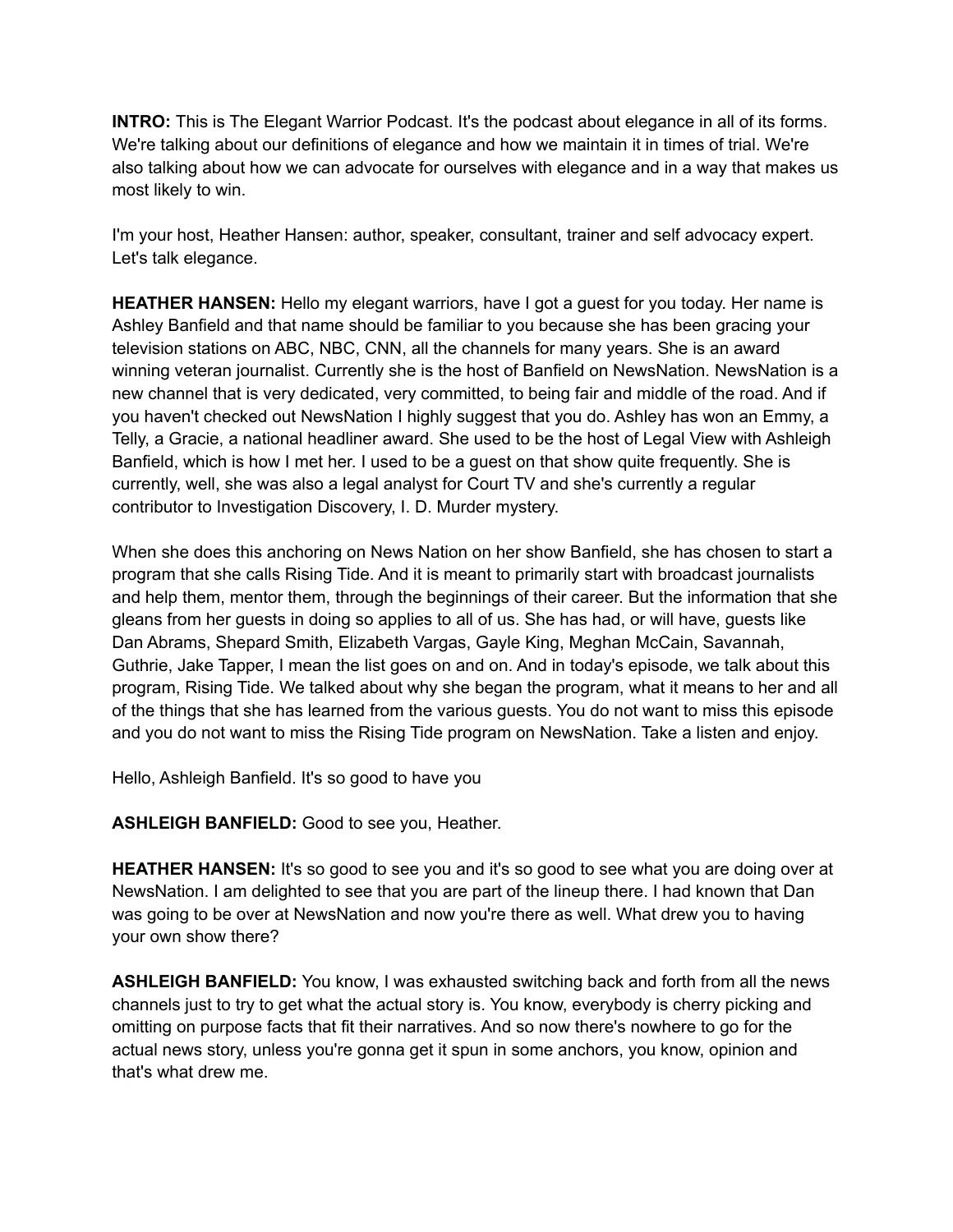**HEATHER HANSEN:** Yeah. And I think that it's such an important thing. You know, I teach a lot about how to build credibility. Because in the courtroom, you know, my background, that's what we have to do. We have to build credibility quickly. And so many of the news stations have lost credibility over the last few years for various reasons. And NewsNation, you know, so far the reviews, the surveys, everyone sees NewsNation right now as the most credible source. And that's gonna feel phenomenal after your background of having been so many places that had such credibility.

**ASHLEIGH BANFIELD:** It's great to see the, you know, the gauges come in and we fit right in the center of the bias charts. That's a feather in our cap every single time one of these studies is done. And it's also testament, this isn't a marketing scheme, this is what we're doing. The people who work here love journalism. They love what they do. They probably, like me, done it for decades and they're disappointed in the direction they're seeing it going elsewhere.

**HEATHER HANSEN:** Yeah. You know, I was just listening to a podcast interview, I forget the name of the gentleman, but he wrote an article talking about the death of democracy because of social media, and one of the things- Jonathan Haidt, I'll put a link to the article in the show notes. But one of the things he was talking about is how everyone gets their news from a different place now. And it's no longer like the three stations like it used to be. Do you, is the dream to have the majority of Americans getting their news from your show and the other shows at NewsNation and that's that push for credibility to make sure that that happens?

**ASHLEIGH BANFIELD:** You know, obviously I want our network to be successful. But even more altruistically, I want Americans to return to their best selves, their better angels. Because they're not doing themselves any justice eating 'news Cheetos' night after night after night. You know, we're here to give you what you used to rely on when times were better, you know. We didn't hate each other the way we do now. We weren't so vitriolic the minute we got to our keyboards. And it's because there was a fairness in the news and so that's what I'm desperately hoping for, even above and beyond the success of my show or our network, is that Americans realize your diet is killing you.

**HEATHER HANSEN:** That's right. And, and you're, you're doing that, you're doing that with the show. And the way that we know that you're doing that is if you watch the responses to the various shows, your shows, Dan's shows, both sides are mad. You know, we used to always say in the courtroom, you know, it's a good settlement when no one's happy, right? Because you know that it's fair.

**ASHLEIGH BANFIELD:** I've always said, I'm an equal opportunity offender.

**HEATHER HANSEN:** But that's something to pride yourself on in your business. You know, if everybody on the far ends of the spectrum, the most extreme, are feeling a little bit ruffled, then you're probably doing something right. One thing that you're definitely doing right and I want to talk to you about is this beautiful Rising Tide program. I am blown away by the people that you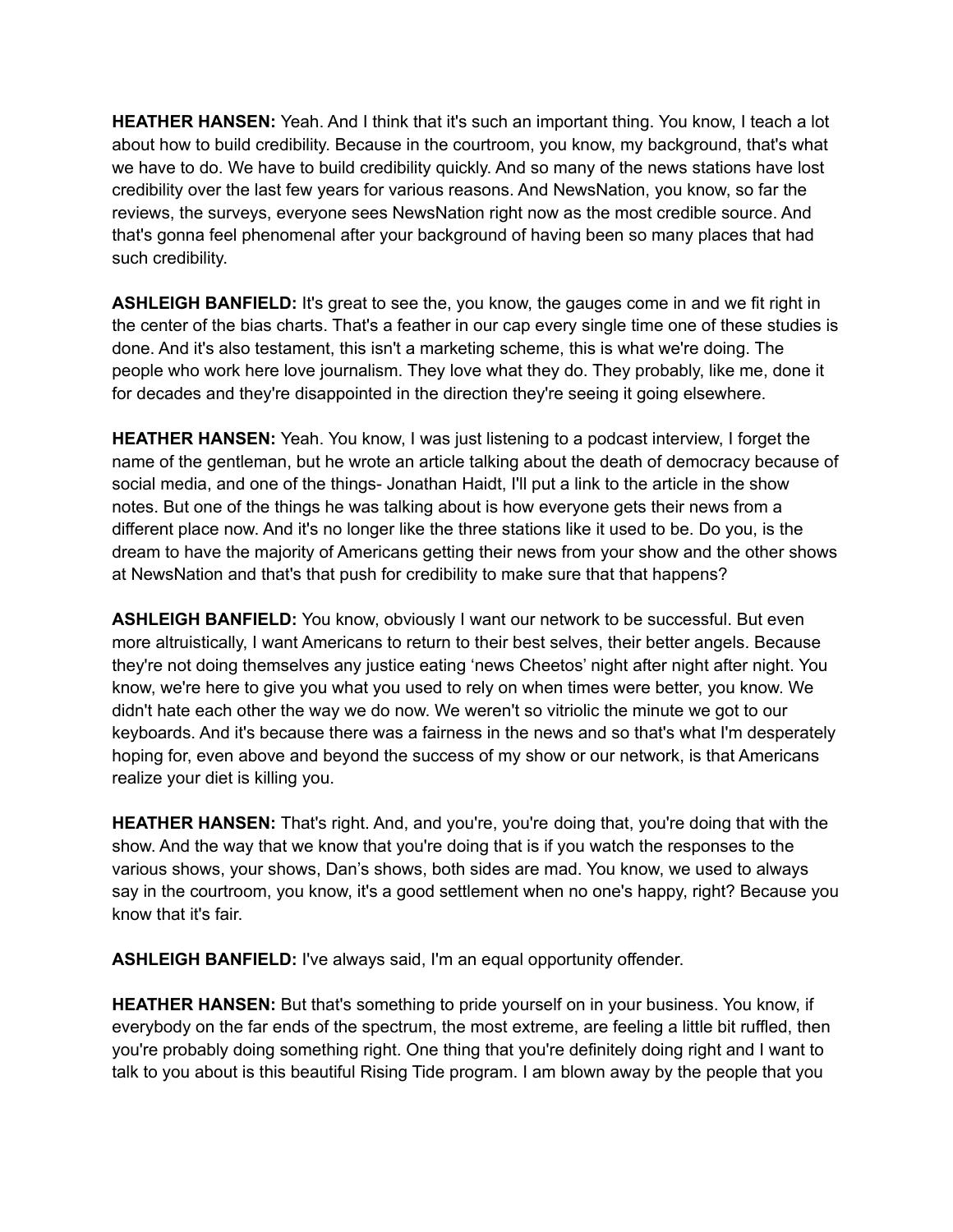have coming on to talk to you about mentoring, not just young broadcast journalists, but really all of us. Where did this idea come from?

**ASHLEIGH BANFIELD:** Well, you know, I've been added 34 years and as I look back to those first, you know, two decades, and more. we didn't have mentors. It just wasn't done. Everybody was kind of scrambling for the top on their own and felt there was no room at the top. And I remember someone saying a long time ago, women particularly felt there was no room at the top and that they really had to get there themselves at all costs. And there's truly plenty of room at the top and the Rising Tide does lift all boats.

And then, so I always felt in the back of my mind that I've learned a lot and I would like to be able to impart this at scale. Because I get people calling me all the time asking, you know, can you give me some tips, can you look at my tape, can you help me out with my career? And I don't feel like I was reaching enough people just, you know, in this spotted way throughout my career. And so this was a way to be able to scale that, especially since I do have 3.5 decades of knowledge base in best practices and also I have all these friends who are at the top of their game and so it was for many of them a very easy ask. Will you do this? It's a half hour out of your time and you can help hundreds of young people in the business.

And then the third reason was because in the last 10 years ish, I've seen our craft take a beating and I'm devastated. I'm really upset over what it's like to tell people now that I'm a television journalist or just a journalist. It's not regarded in the same esteem as it used to be. So, if I can help younger people do better in this job, we can restore journalism to the way it used to be considered to, to that shining element on the hill.

**HEATHER HANSEN:** And I have to say there's no one better suited for this Ashleigh. You know, for a little while I was doing a lot of television, and I was sort of, I always say I was an equal opportunity talking head, so I did a lot of the different shows. And you were always so kind and a mentor even then, and you probably didn't notice it or even know what you were doing. But not everyone was that way. Not everyone made you feel welcome. Not everyone, and you know, especially the first few times that you do television, you're a little nervous, you don't know which way to look, you don't know which camera to look at. And you and Shepard Smith, who I know is one of the mentors, the two of you were the two who made me feel most at home, most comfortable, most like I could be my best because you sort of guided me through the process.

So when I found out that you were doing this, I was not surprised that it would be you who would see this as an opportunity. And some of the names that you're having on, I mean they are, they are the names, you know, and again, no surprise but Dan Abrams, Elizabeth Vargas, Gayle King, Meghan McCain, Savannah Guthrie, Jake Tapper, Shepard Smith. These are people that from all ends of the political spectrum, from all different areas of the field, and the advice that you're getting from them, I mean I have, I have watched the episodes that you've done and it's absolutely unbelievable some of the advice that, that I've seen you glean from these people. What do you think is the best piece of advice that you have received so far as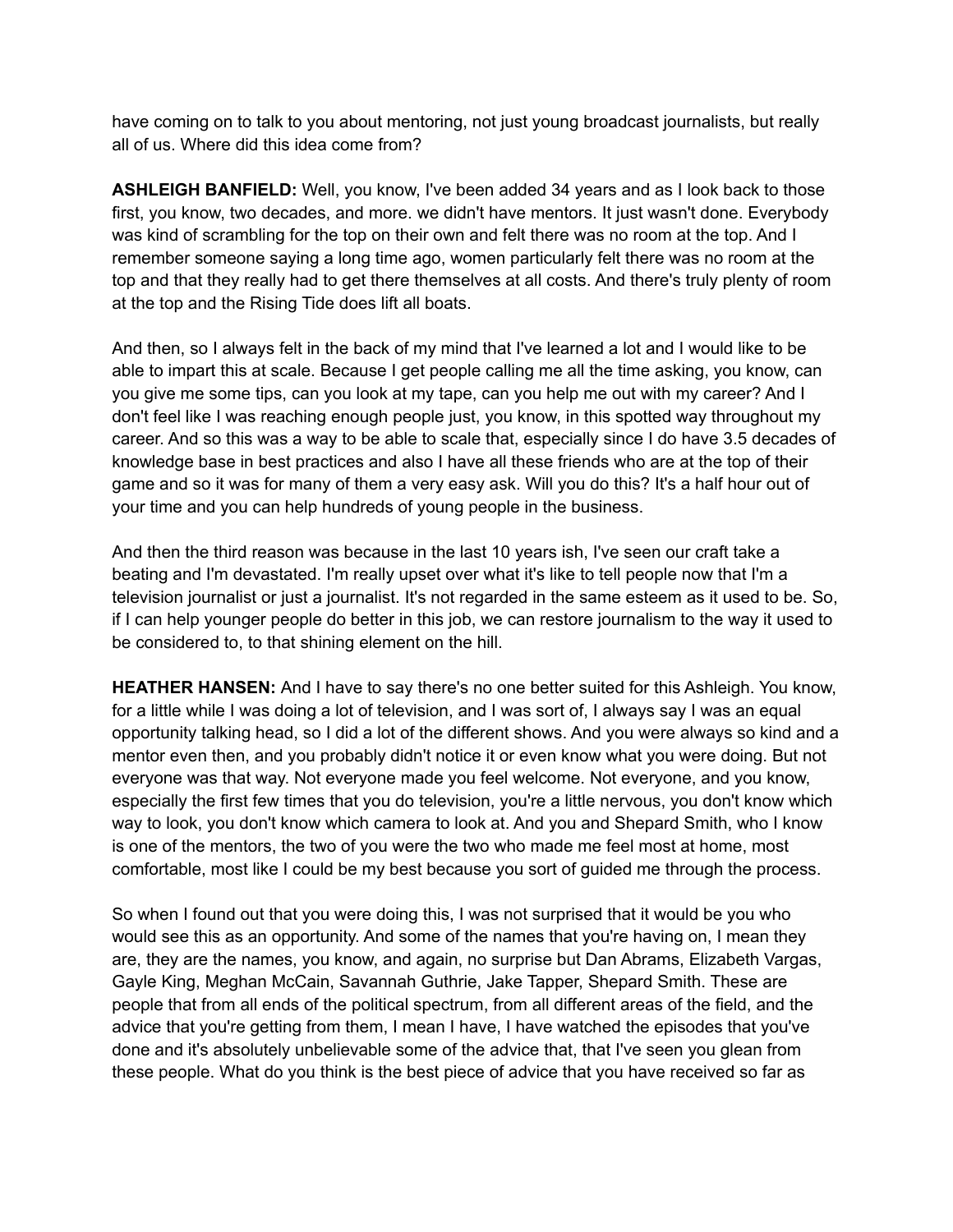you've talked to people like Lester Holt, Gayle King, Mika. Is there one or two things that stand out?

**ASHLEIGH BANFIELD:** You know, one of the things I didn't expect Heather was that I was actually going to learn a lot. Old dog, new tricks. My colleagues have really opened my eyes to some things I really wish I had known earlier and I'm employing now. Lester said to me, well said to everybody, when you're working, don't broadcast to your colleagues who you worry are going to criticize what you do. The viewer is your only target, they should be the only person that counts in your work. And I think we are seized with fear oftentimes as to what our colleagues, how they'll rip up our work after we perform. So that was great.

Mika said, Mika Brzezinski, said women back in the day when we got into the business had a very short runway. By 40 you better be looking for another job because you're not gonna last in this one. And she said that's changed. So the runway is much longer. So your patience level should be broader. And I thought that was great because I think patience is a virtue in this business when you want to advance.

And then another wonderful piece of advice from Deborah Norville was, and she got it from Lesley Stahl of 60 minutes. Deborah said always consider that you have two balls in your hand. One is your work ball and one is your family ball, and the work ball is made of rubber and the family ball is made of crystal.

## **HEATHER HANSEN:** That's huge.

**ASHLEIGH BANFIELD:** It was huge. I made a decision just yesterday, just yesterday based on Deborah's, you know, sharing of that advice.

**HEATHER HANSEN:** Well, and there's a couple of things there. Number one is that, you know, you're never too old to be mentored. I always say that my mentees teach me more than I teach them in a lot of ways. But I think that what's really important for the listeners to know is that this advice applies to all of us. You know, yes of course, it's great for broadcast journalists. But Lester Holt's advice is especially interesting to me, because in my work now when the keynote speaking that I do in the training and the coaching, I talk a lot about everyone has a jury. And a lot of times in the courtrooms, what I see is that the lawyers are looking to impress the judge or the other attorneys and not connecting with the jury. And it's ultimately the jury who decides your wins and you guys, you broadcast journalist, your jury is your readers or your watchers or your listeners. And so that advice applies, if you're in sales, to not be so concerned about your colleagues, but rather the people that you're selling to. So I love that.

And you know, Mika's advice about patience, that is something I struggle with in huge ways, huge ways.

**ASHLEIGH BANFIELD:** Yeah. And there's lots of ways patience plays into professionalism, you know, on day to day decision making etcetera, your colleagues if they're running late or slow or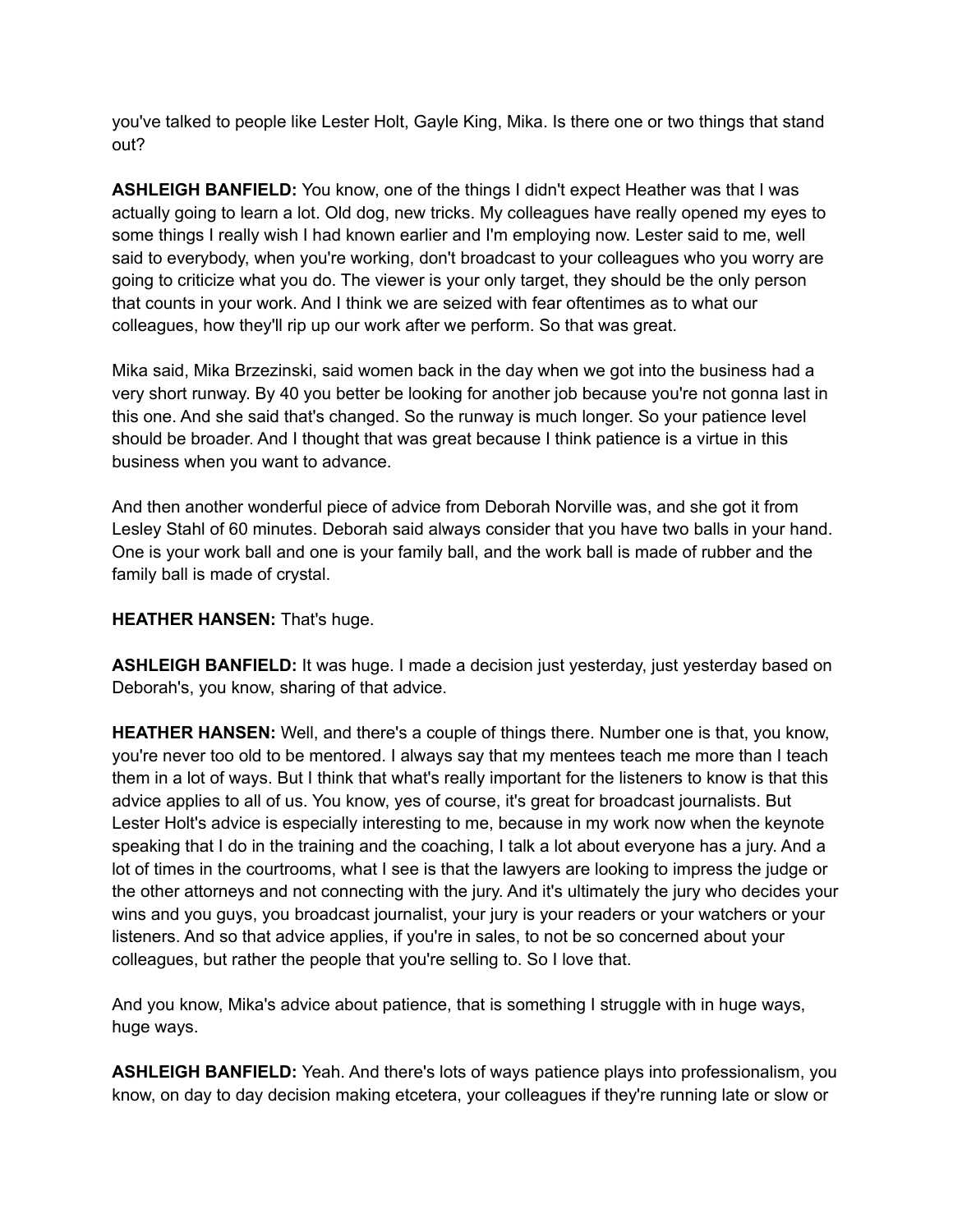you know, deliverables aren't there. But what she was talking about is patience for the long run of your career. Don't jackrabbit too fast. It can be off putting and it can, you know, bite you, you know, but you where you don't want to invite you. So that I thought was really interesting because I was always very impatient in the first two decades.

**HEATHER HANSEN:** Yeah, and I think that, you know, I just finished a book called The Ruthless Elimination of Hurry. And I think that you know, to really try to slow down in the big ways and small ways is something that is worth noting. I had the opportunity to read an article that you recently did in Forbes, and I'll put a link to that article in the show notes as well. It's a fabulous article. And some of the advice you gave in there, one piece of that advice was to slow down, which I thought was fabulous. And it speaks to this issue of patience. But the other piece of advice Ashleigh, is something that I think that people don't recognize enough as the most important skill you can have and that is listening.

**SPONSOR:** Today's episode is brought to you by me. As good as I am at selling my case in the courtroom. As good as I am at making a case for my clients and my evidence in the courtroom. I sometimes forget to sell myself, and I want to make sure that you all know exactly how I serve people like you.

So I do a couple of things. I go into companies and two associations and I give keynotes or trainings or master classes, on how you can make the case for your team, for your ideas, for your leadership, for your products and for your services. And we talk about things like credibility and seeing things from another perspective and using evidence and overcoming objections. And so I do that for all kinds of groups like Google and LVMH and the American Medical Association and SaveATree.

But I also work with some people one on one and with those clients, those people, I tell them all of the ways that they can use the tools I used in the courtroom to make the case for themselves. To make the case for more money, more resources, more time off, the ability to work from home. So whether you work in a big organization and your leader who needs someone to come in and work with your team. Or whether you're an individual who wants someone to help you to sell more houses or be a better teacher or get more raises. I am the person for you.

If you're interested, there's a link in the show notes for us to have a chat. I would love to talk with you about all the ways that I can help you to make the case for yourself and your dreams. Now. Back to the show.

**HEATHER HANSEN:** How did you learn that that was so important?

**ASHLEIGH BANFIELD:** Took forever. I still don't think I've mastered it honestly. Um, you know, I started listening to CBC in Canada where I grew up. They have a fantastic show called As It Happens. I was a regular listener and Alan Maitland was one of the interviewers who was such a good listener. He didn't jump in with his question in the first opportunity of a lull. He let that lull play out and he got better stuff. And I noticed all the way along as I was the good viewer that I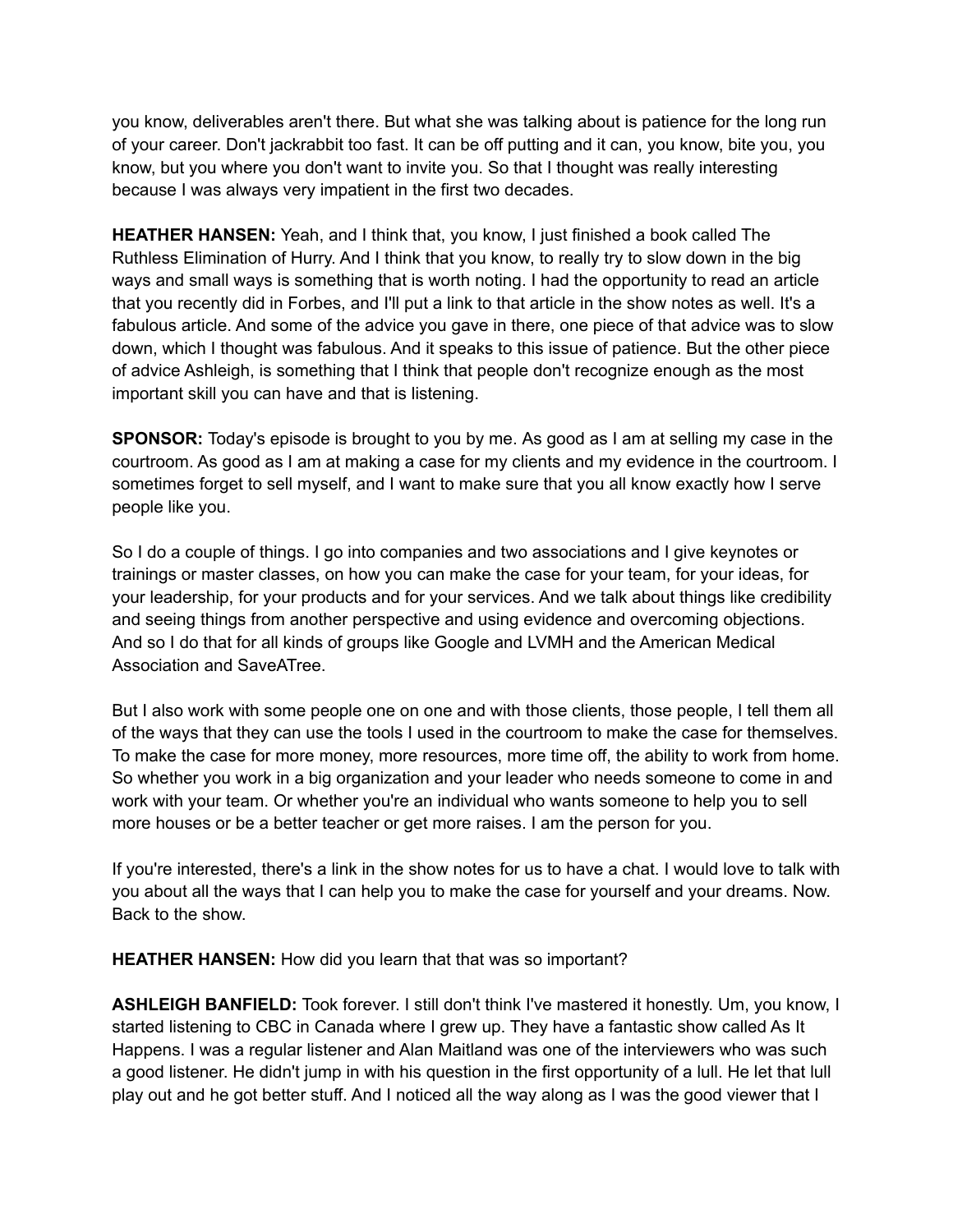am, I'm a great television viewer. That's where the best stuff comes out. And I think the best person after Alan Maitland is Howard Stern. Howard Stern has a delicious skill of listening longer than he talks in his interviews and consequently he gets people to say things you never would imagine that they would say,

**HEATHER HANSEN:** Isn't it True? And don't you think that kind of listening is connected to the patience piece?

**ASHLEIGH BANFIELD:** It is, it's the small patience piece as opposed to the long broad, be patient with your career advancement. Yeah. And that, listen patience plays out in every aspect of your career. In those, you know, those hyper focused moment to moment bits and pieces of your interview. But then also your daily machinations with your staff.

**HEATHER HANSEN:** Yeah. And with your, I mean I think if you get that skill of listening and the listeners of the podcast know, I always talk about this book, You're Not Listening by Kate Murphy. It's such a great book about how to be a better listener and why to be a better listener. Because if you master that skill, you know, I always say in the courtroom, the best listener wins. And I think that the same is true in broadcast journalism, and in families, and in life, that if you really work to hone that skill, you will be better at whatever it is that you do.

**ASHLEIGH BANFIELD:** You also stress people out when you're not listening to them. and you can, as a talker, you know, right away when your audience is not paying attention to you and is simply looking away and crafting their next issue. That bothers them, because everybody wants someone to be empathetic, not only how they feel, but you know what they crafted and how they're communicating. And it is a very stressful dynamic to be talking to what you feel is absolutely a wall that only wants to express, you know, his or her concerns.

**HEATHER HANSEN:** I think that's right. And I think that when you're that stressed when you feel that, and you might not even know that you, that not being listened to is what's causing that stress. But you're not as likely to answer the questions. Well, you're not as likely to give the same information and the interview or the interaction or the relationship is never going to be as good.

**ASHLEIGH BANFIELD:** (unclear) conversations, right? They bounce off the last thing said. And you can't bounce the right way if you have no idea really what the last thing said was.

**HEATHER HANSEN:** That's it. Yeah. And if you anticipate it's like young attorneys often will have their list of questions, I'm sure young journalists too, have their list of questions and like check them off without even really hearing what was said and the gems that might be living in those answers.

**ASHLEIGH BANFIELD:** But I get scared. Make no mistake. Even after 34 years, I get scared going on the air for an 8-10 minute segment, if I don't have stuff ready to go just in case. So I could carry on an eight minute conversation that's smart and brings in well thought out nuggets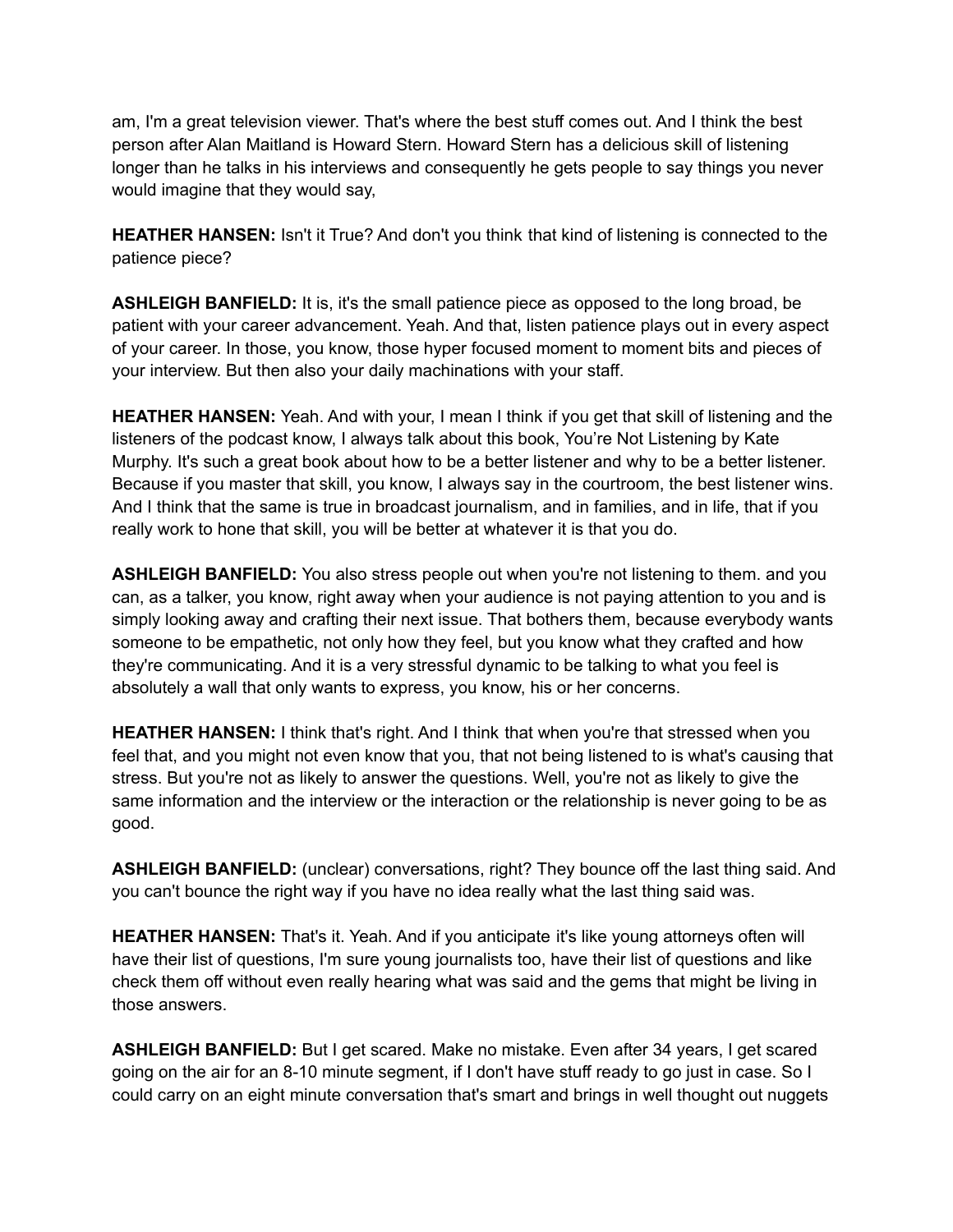and, and news and issues, you know, I can do that with my eyes closed. But I'm terrified that I'll get stuck with nothing to say. Now it's never happened, but somehow I'm still scared every night. So I do come armed with that list of questions and talking points and the best interviews actually are done when you don't refer to the list.

**HEATHER HANSEN:** Right. And I think having it is a nice crutch right? To know that it's there if you need it. You know one of the things you also talked about in that Forbes article that sort of portrays to this, or relates to this, is the idea of seeing things from other people's perspective. And I remember on your show, on Legal View when we were on CNN, when you would have especially victims of crime or people who have been impacted. Your ability to see the situation, to see the issue, the event through their eyes and even the interview through their eyes, I think made you an exceptional interviewer. Do you think that that's a skill that you were born with, that you learned or is it a combination?

**ASHLEIGH BANFIELD:** I think I definitely had to learn a lot of that. I don't think it came really innately to me because I was the fourth of four kids and I could never get a word in edgewise. So I don't think I had a lot of empathy for what my siblings had to say. But in TV, you either have it or you don't, right? If you're going to be a performance communicator because let's be real, we are up there in front of everybody that's called performing whether you're performing informatively or entertaining. You do have to really get in the heads of that interview in order for it to be an authentic conversation. Otherwise it's just questions and answers from people who are doing it by rote. And and that's not engaging, to be engaging you gotta care.

**HEATHER HANSEN:** Yeah, Well, and that's why, you know, your job is one of the jobs that will never be replaced by AI or any of these other technologies that people talk about because they're human conversations between people who care about what they're talking about, who care about ideally, care a little bit about each other and care about the issues of the day. And so that care has to come across and does come across when you're effective at it.

**ASHLEIGH BANFIELD:** Listen, there's a reason it's called personality, you know. AI can't recreate personality or if it does, it's not gonna feel right. And it's also why anchors are paid a lot of money, because they have a personality that's appealing. Their viewers like them. It's not that they like the news, or the way that they're reading it or the, you know, stories necessarily that they cover. It's how they bring that news to the viewer and that can't be replicated by anybody other than that person.

**HEATHER HANSEN:** Yeah, I think that that really, for me Ashleigh, that really comes back to what we're talking about earlier about credibility. I think that really we choose, at least for me, we choose our anchors because we believe them. And we believe in them and there's a little bit of a difference there. But we believe that we believe that they're going to bring us the right stories that we need to see, and they're going to bring them to us in a way that we need to see them. And we believe that they're going to make sure that we know what we need to know when we turn off the television at the end of the night. And that's and that's no spot.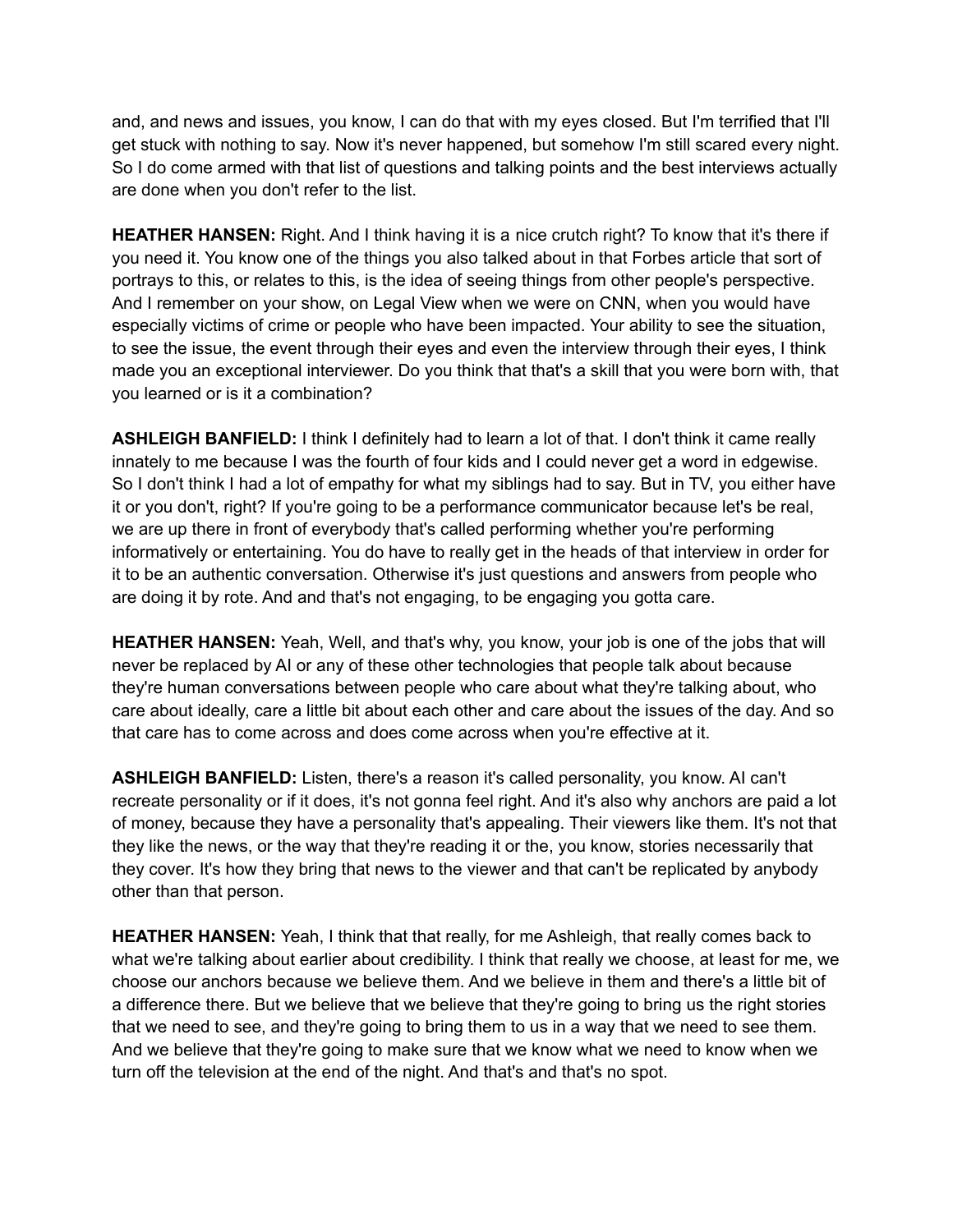**ASHLEIGH BANFIELD:** A lot of people do. And then there are a lot of others, and a lot of others have now chosen to go with "I just like that guy and I like what he's saying." Not so much I believe. And I think a lot of trump voters actually said that. Trump voters who say, "well, I don't like what he's doing. I don't like that he said that. I don't believe the. you know, the big lie maybe even.But I do believe in his direction or his policy or his vision or his ability to just say it out loud the way none of us have been allowed to say it out loud." It doesn't mean that they always believed him. And I think that that's translated into news as well.

**HEATHER HANSEN:** Yeah, that's really an interesting thing is they don't believe him, but they think that he sees the world the way they do.

**ASHLEIGH BANFIELD:** Correct that's key because Cronkite, they believed him and they liked him. They didn't have a lot of choices otherwise, right? And if there had been a million other screens that they could have turned to, I don't know how successful Walter Cronkite might have been, it might have been a very different story. But believability is now only one piece of the credibility factor, credibility now also just comes with do you agree with me?

**HEATHER HANSEN:** Yeah, yeah, that that can be a little bit dangerous. There's also now, I mean in Cronkite's day there wasn't this push for authenticity and vulnerability. And you know, I think that, I'm a Brené Brown fan, but I do believe in and I know that she agrees with this, that people have to earn your vulnerability. But at the same time, I think that people do like to see vulnerability in their anchors in the people that they watch. And how do you, I mean, you've been doing this for such a long time, and you have been in the business before that was the thing. And then I remember when Robyn Roberts cried on TV after the hurricane and she was like unable to find her family. And so you start to see this idea of the human side of some of our anchors.

**ASHLEIGH BANFIELD:** Dan Rathers cried on David Letterman. I mean that was huge you know. After 911 Tom Brokaw got misty as well. You know, so these guys who were, you know, stoic figures, they were considered the last bastion of the stoic anchorman with Gravitas. They showed that they had the vulnerability at that, you know, remarkable moment as well and people liked it. It turned out they did like it.

**HEATHER HANSEN:** How do you work that into your world? Especially as a woman, because like in the courtroom, it's funny, we were just talking about this this weekend, my mentor was a six ft four ex-DEA agent. And during his closings, he would sometimes cry, you know, because we do get emotional. I would never, because as a woman, I would be afraid that that would show some weakness and so it's I think it's a different question for us. How do you handle that as having done this so long and so well?

**ASHLEIGH BANFIELD:** It's a really, really good question heather because I'm just looking, I'm putting myself in the courtroom right now, and you're standing in front of a jury. I know you to be a kind person who's just got a lot of legal smarts and if I were a juror looking at you, I would empathize with you crying if it truly was real. If I could see that you were, you know, crafting this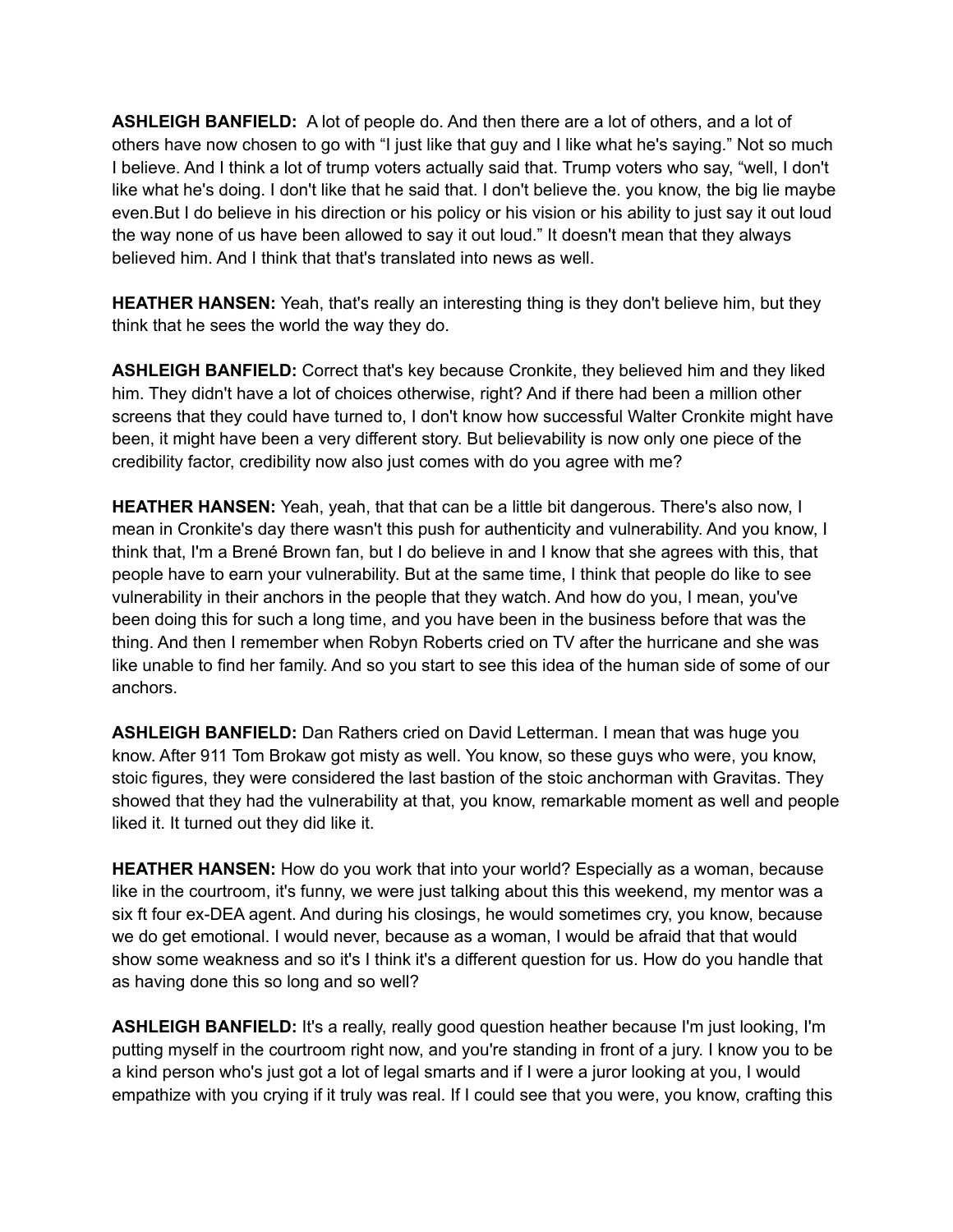performance for me and you know, they can smell a rat. Everybody, viewers, jurors, everybody can smell a rat when there's just an ounce of inauthenticity. So I actually do think that if some crime actually did bring you to that stage, and you had to catch it in your throat for a hot second, I do think that would play. For me, it's the same way. I am never gonna put it on. I think I'm a good actress, you know, I played all sorts of roles in college and in high school. But I could never act to the point where people would truly believe it. They think it was a good act, um which they don't appreciate, but they would not think it's honest. So, I just think the first part of that the authenticity part, as opposed to the empathetic part. The authenticity part is what will take you there, and why your viewers will stay with you, no matter what happens.

**HEATHER HANSEN:** Yeah, I think, I think that you're right about that. I know that with Rising Tide, you have primarily interviewed broadcast journalists. However, I will say that every single interview and everyone that you're going to interview, I know it's applicable to everyone and in some ways people have said that we are all broadcasting these days with Tiktok and Instagram and Facebook. Do you agree with that premise? And then the second part of that question is, is the interviews that you're doing with Rising Tide even more applicable to everyone because of that?

**ASHLEIGH BANFIELD:** Yeah, I mean, you're right, everybody is a broadcaster now. Look at us, we're doing this via a camera. This is what I have done for living, you know, this is so easy for me. It's not that easy for everybody to communicate to a camera and communicate the way they would, you know, in a boardroom or in a newsroom. So the communication, you know that we're all going through right now, I think everybody could learn a thing or two about that from Rising Tide. But I think more importantly, broad strokes. Broadcasting is no different than every other job in the, in the way that human dynamics are at its core. And human dynamics in any office in any business, sales, medicine. I mean, bedside manner, that's human dynamics, you know, sales, it's human dynamics, broadcasting, communication, it's human dynamics, marketing, human dynamics. So, you know, these lessons that, you know, my mentors that come on the series and give out, they apply to every single facet of your life. Even if you're not working, just on how to be a better person, you know, just on how to succeed in your hubby or you know, in your book club, all sorts of things this applies to.

**HEATHER HANSEN:** Well, human dynamics in your family, I mean everyone has a family, whether they like them or not. And so all of these things, I couldn't agree with you more. I think you have such a phenomenal list of people who are joining you and it's such a reflection of your time in the business and your reputation in the business and how well liked you are in the business and no one else could do this Ashleigh. And I also, I want to note that one of the things you mentioned in the Forbes article is that you're considering taking this when you're done, and I don't know that you'll ever be done with all these beautiful names that you have, but taking this beyond journalism into maybe perhaps some business leaders and so forth, is that part of your overall plan for this?

**ASHLEIGH BANFIELD:** 100%. For starters, I just wanted to go with you know, my rolodex. Because I could call these people and say "do me a solid" and I knew I could get really good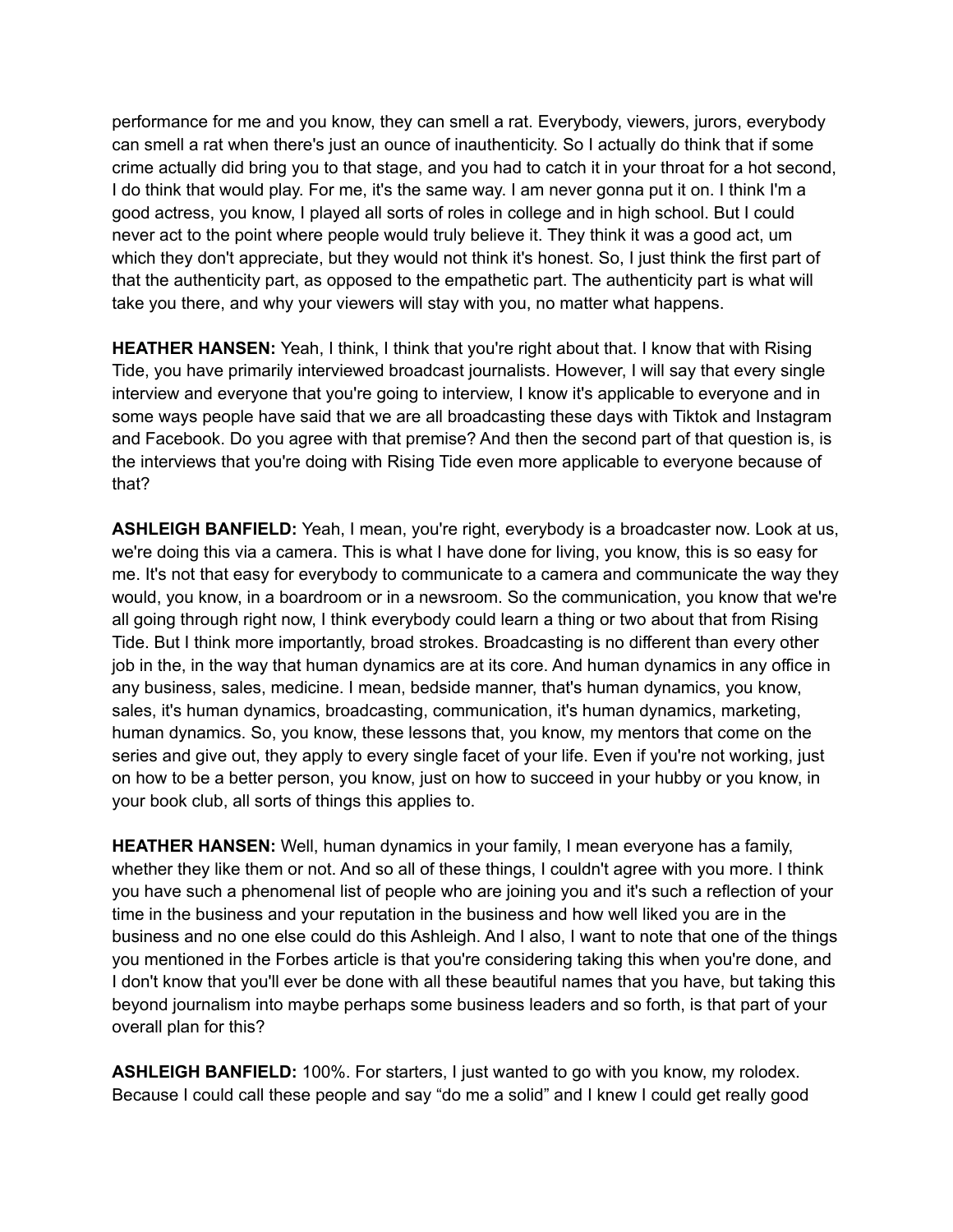bookings and at least get, you know, a year or two scheduled, you know. And we did, we scheduled a full year right away and I'm already, you know, booking into 2023 which is great. Then I definitely do want to branch out. I'm slightly branching out from news in Harvey Levin Because Harvey Levin is a, he's a broadcaster that's unparalleled. He's a businessman, he has his finger on the pulse of America in so many different ways. He's a syndicator, you know, he's just done so much and so he's going to be one of our mentors coming up in the near future. And also Steve Wilkos, because Steve Wilkos, his path to success with Steve Wilkos show is so different than everybody else's. I mean he was a bodyguard on the Jerry Springer show, how would he ever have imagined this incredible brand that he's created now? And he's such a nice person, so I think he's just going to have a wealth of knowledge, the things that you probably never thought of before. But they could, again, all apply.

And then yes, we're going to scale to broadcast industry executives. Because again, that's in my wheelhouse and I can get them. And then after that, we'll probably start moving on to the genie remedies of the world and that, that kind of thing.

**HEATHER HANSEN:** Yeah. But the executives is gonna be a whole different, whole different ball of wax because like the c suite of any organization sees things differently, has a different perspective. And that perspective is so helpful for people who are just starting off, even if they're just starting off at 50 years old in a different field or stepping into something new. And I think that for the listeners, you want to go and check out Rising Tides. Look at any one of Ashleigh's past interviews, they're all there on the website. The link to the website is going to be in the show notes. You will see just friends talking, phenomenal conversations. And so many, you know, I always actually pull a quote out of this conversation and when I watched your interviews with all of these friends of yours, I was like, I pulled that quote, I pulled that quote, I pulled that quote. So they are just gold mines.

**ASHLEIGH BANFIELD:** And also anybody who joins the series, and it's all free, they can ask questions. And this whole thing was set up so that I would say hi to my friend and ask that, you know, like just do a couple of minutes off the bat and then open it up to all of the mentees and they populate this series with their questions. And I have just been so overwhelmed at how smart and pointed and insightful a lot of these questions are from, you know, not always just young up and comers. Some of them have been in the business for years and are still looking for advice from their peers.

**HEATHER HANSEN:** Yeah, it's phenomenal, it's a phenomenal thing that you're doing. I think it's brilliant. I think it's going to be more and more noticed, more and more appreciated, and more and more viewers as time goes on. And the tide of that, of the tide of Rising Tides will continue to rise.

**ASHLEIGH BANFIELD:** That's what I hope for.

**HEATHER HANSEN:** So I think, I think it's amazing. I could talk to you about this stuff all day. I just think it's fascinating. But I need to wrap this up and I want to make sure I get your answers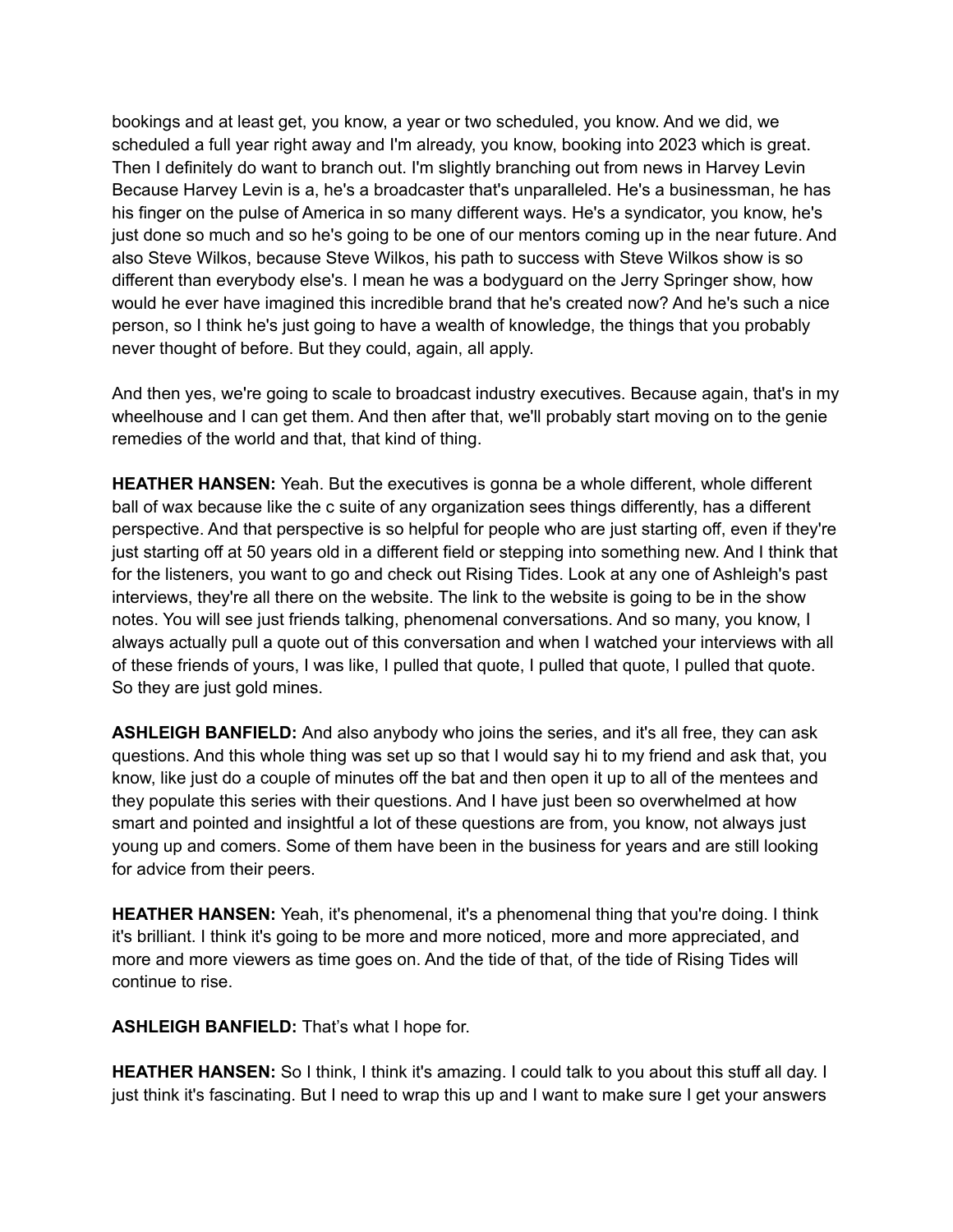to our last three questions. I can't wait to hear what your answers are. The first question is about elegance. So the root of the word elegance is to choose and we believe that everyone chooses their elegance. What does that word mean to you?

**ASHLEIGH BANFIELD:** You know, elegance for me, sometimes it's a bad word. Honestly, it's and I'll tell you why because I know that sounds really weird. But I feel as though if men feel there's something that is an injustice and they speak out about it, it's considered fairly heroic. But oftentimes when women see an injustice and speak out about it, they're labeled as a Karen. And I find that to be offensive and oftentimes I blame elegance. Because as I was growing up, I was told, keep your voice down, you shouldn't be so abrasive. And, and these were all things that just didn't apply to my brothers. And so in the name of some kinds of elegance, I think women have been relegated, and still to this date suffer because they're not being elegant enough.

That said, I still believe that men and women both should employ a level of elegance in their human dynamics.

**HEATHER HANSEN:** Yeah, I I think that that is a very well noted piece of elegance. And I think that if we go too far to that side, you know, my podcast is The Elegant Warrior and there's like a fine line there, right? Because you need to be willing to speak up and be the warrior and sometimes you lean more warrior. And so I think that that that tightrope is exactly what you're talking about. So I so appreciate that.

**ASHLEIGH BANFIELD:** And I'll tell you one other thing. Women who speak out and speak forcefully about things they believe in fervently will often be labeled as shrill and that has dogged me for decades. I have watched this with politicians. I have watched this with female anchors and I couldn't be more frustrated about it because there's nothing shrill about a woman having a strong opinion.

**HEATHER HANSEN:** That's right. And I think that the more that women do and say it and share it, the better off we all are and it, but it takes guts. You know, it takes guts and it takes especially takes guts to be the first and you have in many ways. So it's a, it's no small thing.

**ASHLEIGH BANFIELD:** Well, I'm glad, I'm glad that nancy Grace was able to be as hard nosed on the air and angry and you know, sort of a warrior for justice in the way that she has because no one called her shrill. She was pretty magic in what she's been able to do. And I look at her as kind of, you know, somebody who's paved a path that still isn't well trodden enough.

**HEATHER HANSEN:** No, it's having been on the um, on her show as well. It was scary as can be, but I hear what you're saying.

**ASHLEIGH BANFIELD:** Nobody called her Karen and I get so angry when I hear that term applied to so many women who are just saying, wait, this isn't fair. But if a man says that there's no label.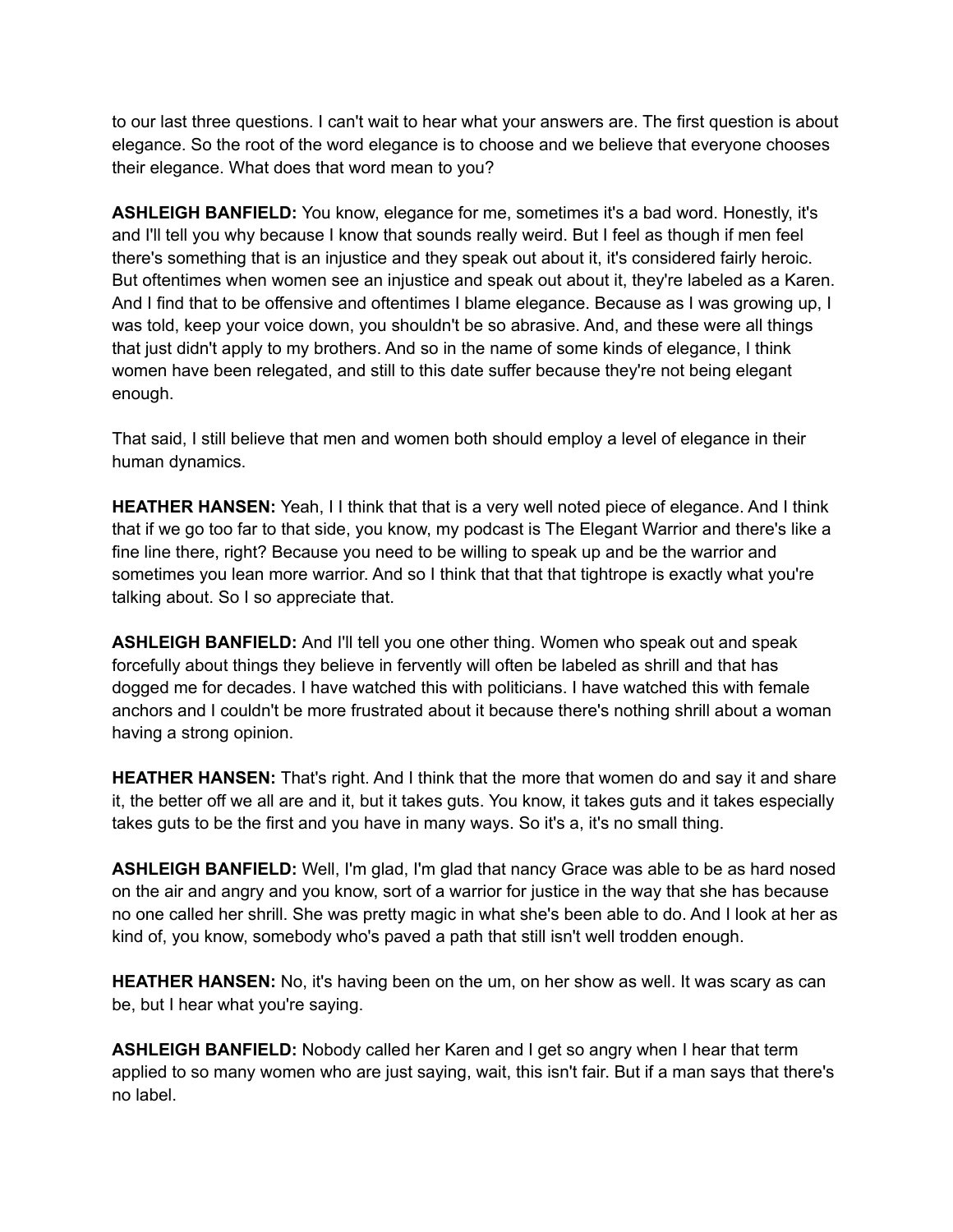**HEATHER HANSEN:** Yeah. Yeah. It's there isn't even a word for it. Right? They don't have a Joe. What book Ashley would you like? You've got all those beautiful books behind you. I love a good bookshelf. and my listeners are readers, they buy a lot of books. Oh my gosh, there's book after book after book

**ASHLEIGH BANFIELD:** The whole room all behind me and everything. The whole room is is lined in books.

**HEATHER HANSEN:** I love that. What book would you recommend to my readers? Could you pick just one?

**ASHLEIGH BANFIELD:** So I only read nonfiction. Don't ask, it's silly. But I feel like if I read fiction um I'm somehow doing my job a disservice, I know that's crazy but I feel guilty and like I'm wasting time and I shouldn't cause it's really enjoyable to read fiction. But that said I have read some simply remarkable nonfiction. I'll start with The Dark Genius of Wall Street by Ed Renehan. The reason I love that one, and particularly right now, is because A- it reflects everything you're seeing on The Gilded Age on TV. You know, he's the master of all information when it comes to The Gilded Age. So when you read The Dark Genius of Wall Street, look at the true story behind what you're seeing in The Gilded Age, including the lead character that's modeled after Jay Gould.

The second reason I like the dark genius of Wall Street is because my son's name is Jay Gould. He's the great great great grandson of Jay Gould.

**HEATHER HANSEN:** Oh my gosh, I did not realize that. That's personal there.

**ASHLEIGH BANFIELD:** It's a family connection to that story. And also I am just fascinated by The Gilded Age and so Ed is just so incredibly researched and he really is one of the best resources on all gilded age information. And he's also been a consultant on the show, the Gilded Age. So that's number one.

But then for fun, a nonfiction book that I recommend for everybody is Dead Wake by Erik Larson and then any other book Erik Larson writes. And I mean that it's not hyperbole. He takes five years to research his topics and he writes these historical accounts as, they read like fiction. They're gripping, but they're true and his material is just second to none.

**HEATHER HANSEN:** Yeah, phenomenal. We'll put a link to both those books. From the show notes. I have read Dead Wake, I haven't read um the Dark Genius of Wall Street so that will go on my list as well.

And then my last question actually is my favorite question. Your answer to this question gets added to our Spotify playlist, which is The Elegant Warrior playlist. What is your theme song when you're walking onto the stage of life, What song do you want playing in the background?